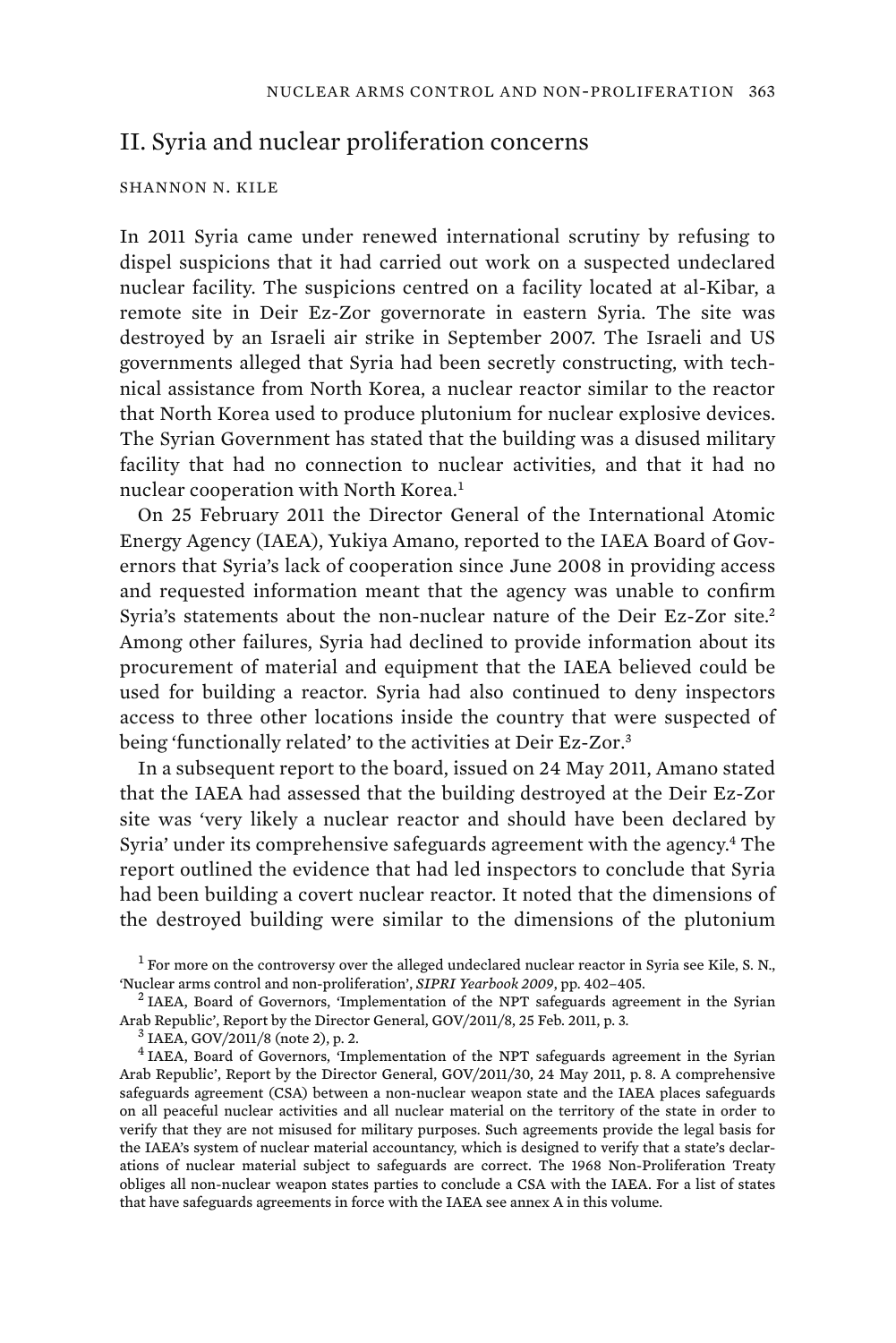production reactor at Yongbyon, North Korea. The report also stated that imagery of the building after the bombing showed features 'corresponding' to a containment structure, heat exchangers and a spent fuel pond, among other things, which were characteristic of that type of reactor. In addition, there had been suspected concealment activity at the site after the bombing, including Syrian efforts 'to recover equipment and material from the destroyed building prior to its complete demolition and burial'.<sup>5</sup>

On 9 June 2011 the IAEA Board of Governors adopted a resolution stating that Syria's failure to declare the construction of a nuclear reactor at Deir Ez-Zor constituted 'non-compliance with its obligations under its Safeguards Agreement with the Agency'.<sup>6</sup> It called on Syria to give the IAEA access to all information, sites, material and persons necessary for the agency to resolve the outstanding safeguards compliance questions and urged Syria to bring into force and implement an additional protocol to its comprehensive safeguards agreement.<sup>7</sup> The resolution instructed the Director General, pursuant to the IAEA Statute, to report Syria's noncompliance to the UN Security Council for its consideration and possible action.<sup>8</sup>

The resolution was approved by a deeply divided Board of Governors, with fewer than half of the 35 member states voting in favour; 6 states including China and Russia—voted against and 11 others abstained.<sup>9</sup> One authoritative observer suggested that the use of the phrase 'maintenance of international peace and security' in the resolution's preamble—reminiscent of Chapter VII of the UN Charter, which authorizes the Security Council to use non-military and military means 'to maintain or restore international peace and security'—had been problematic for a number of board members.<sup>10</sup> In addition, officials from some abstaining countries indicated that the IAEA's assessment that the Deir Ez-Zor facility was 'very likely' to be a reactor was not sufficiently convincing to warrant referral to the Security Council.<sup>11</sup>

<sup>5</sup> IAEA, GOV/2011/30 (note 4), p. 4. On another compliance question, the report noted that the particles of anthropogenic (man-made) uranium found at the miniature neutron source reactor (MNSR) facility near Damascus would be further considered by the agency as a routine safeguards issue.

<sup>6</sup> IAEA, Board of Governors, 'Implementation of the NPT safeguards in the Syrian Arab Republic', Resolution, GOV/2011/41, 9 June 2011, p. 2. <sup>7</sup>

 An additional protocol to a safeguards agreement (see note 4) is designed to enhance the IAEA's capability to detect and deter undeclared nuclear material or activities. It requires a state party to give the IAEA information on all aspects of its nuclear fuel cycle-related activities and provides the IAEA with new or expanded investigatory powers.

<sup>8</sup> IAEA, GOV/2011/41 (note 6), p. 2.

9 Crail, P., 'IAEA sends Syria case to UN', *Arms Control Today*, vol. 41, no. 5 (July/Aug. 2011). One country was absent from the vote. 10 Hibbs, M., 'A bridge too far? Syria & GOV/40', Arms Control Wonk, 11 June 2011, <http://hibbs.

armscontrolwonk.com/archive/192/>.<br><sup>11</sup> Crail (note 9).